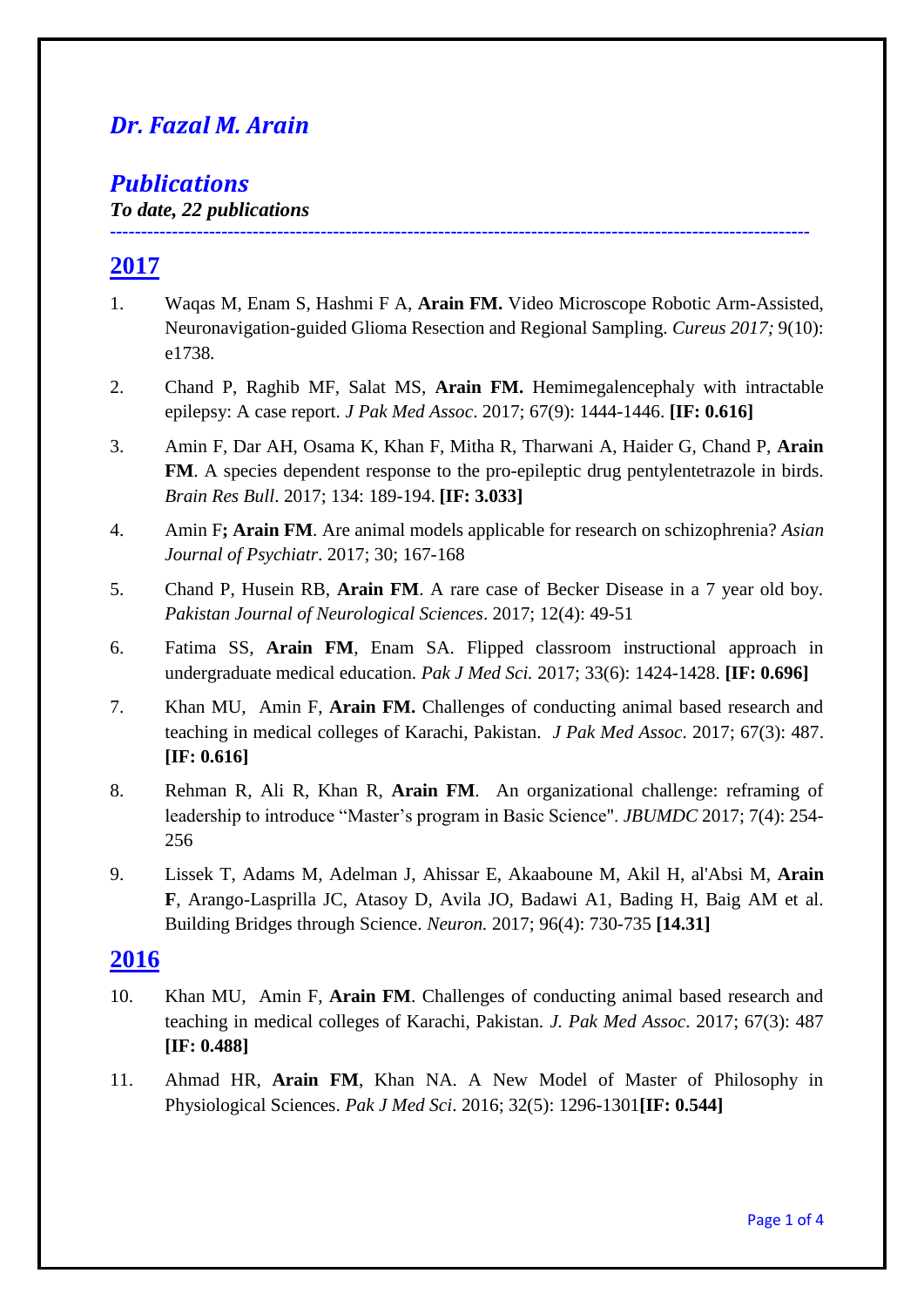12. Chand P, Ibrahim S, Alam MM, **Arain FM**, Khealani B. Acute Childhood Ischemic Stroke a Pakistan Tertiary Care Hospital Experience. *Pak J Neurological Sci*, 2016; 11(1): Article 2

## **2015**

- 13. Rao S, Shah BA, Altaf N, and **Arain FA.** Misconceptional views about epilepsy exist across social class system of society. *Pak J Neurological Sci*. 2015; 10(3): 9-12.
- 14. **Arain FM**, Chand P. Hereditary Sensory Autonomic Neuropathy II, a rare disease in a large Pakistani family. *J. Pak Med Assoc*. 2015; 65(10): 1128-1130 **[IF: 0.488]**
- 15. **Arain F**, Chand P, Chaudhry TA. A rare Case of Simple Hereditary Recessive Optic Atrophy. *Pak J Neurological Sci*. 2015; 10(2): 34-35
- 16. **[Arain F](http://www.ncbi.nlm.nih.gov/pubmed/?term=Arain%20F%5BAuthor%5D&cauthor=true&cauthor_uid=26054439)**, [Zhou C](http://www.ncbi.nlm.nih.gov/pubmed/?term=Zhou%20C%5BAuthor%5D&cauthor=true&cauthor_uid=26054439), [Ding L](http://www.ncbi.nlm.nih.gov/pubmed/?term=Ding%20L%5BAuthor%5D&cauthor=true&cauthor_uid=26054439), [Zaidi S](http://www.ncbi.nlm.nih.gov/pubmed/?term=Zaidi%20S%5BAuthor%5D&cauthor=true&cauthor_uid=26054439), [Gallagher MJ](http://www.ncbi.nlm.nih.gov/pubmed/?term=Gallagher%20MJ%5BAuthor%5D&cauthor=true&cauthor_uid=26054439). The developmental evolution of the seizure phenotype and cortical inhibition in mouse models of juvenile myoclonic epilepsy. *[Neurobiol Dis](http://www.ncbi.nlm.nih.gov/pubmed/26054439)*. 2015; 82: 164-175 **[IF: 5.078]**
- 17. Khan MU, **Arain F**. The land of opportunities for research on rare genetic neurological disorders. *Pak J Neurological Sci*. 2015; 10(1): 38-39.

## **2013-2004**

- 18. Zhou C, Huang Z, Ding L, Deel ME, **Arain FM**, Murray CR, Patel RS, Flanagan CD, Gallagher MJ. Altered cortical GABAA receptor composition, physiology, and endocytosis in a mouse model of a human genetic absence epilepsy syndrome. *J Biol Chem*. 2013; 288(29): 21458-72. **[IF: 4.651]**
- 19. **Arain FM**, Boyd KL, Gallagher MJ. Decreased viability and absence-like epilepsy in mice lacking or deficient in the GABAA receptor alpha1 subunit. *Epilepsia*. 2012; 53(8): e161-5. **[IF: 4.584]**
- 20. Shah Z, Ali M, Hussain I, Farooqui SZ, Ali AN, Ali AW, **Arain FM**, Allana SS, Aarabi SR, Khan SF, Arif M, Siddique S, Shafiq M, Lakhani AB. General practitioner's knowledge regarding the diagnosis and drug therapy for acute myocardial infarction. *J Pak Med Assoc.* 2009; 59(2): 118-22. **[IF: 0.488]**
- 21. Saeed M, Mekan SF, Rabbani MA, **Arain FM,** Arif M, Shaharyar S. Angiotensin converting enzyme (ACE) gene polymorphisms and lupus disease severity: a promising link. *Ann Rheum Dis*. 2005; 64(1): 164-5**. [IF: 9.2]**
- 22. Gallagher MJ, Song L, **Arain** F, Macdonald RL. The juvenile myoclonic epilepsy GABA(A) receptor alpha1 subunit mutation A322D produces asymmetrical, subunit position-dependent reduction of heterozygous receptor currents and alpha1 subunit protein expression. *J Neurosci*. 2004; 24(24): 5570-8. **[IF: 6.75]**

---------------------------------------------------------------------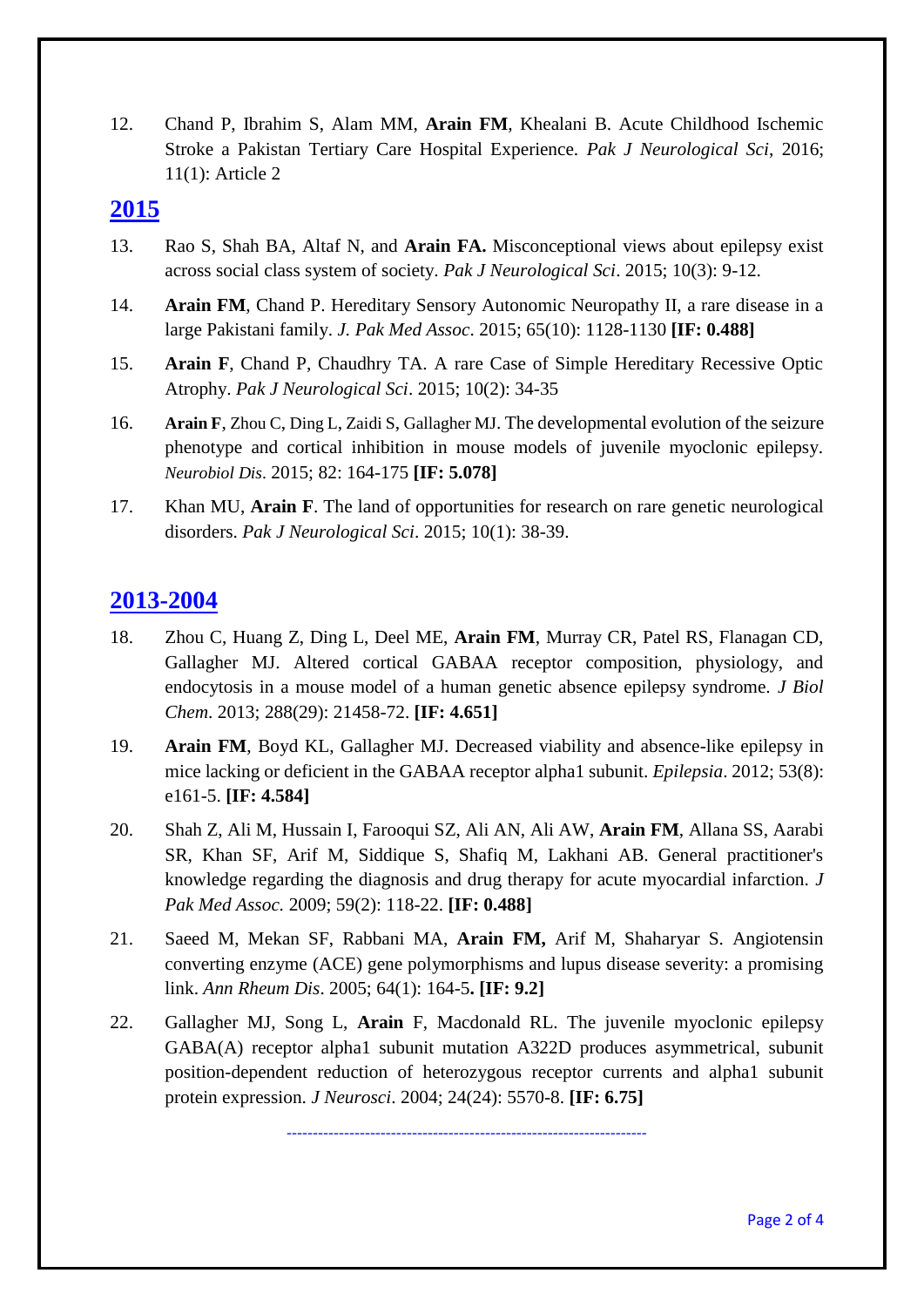### *Grant Funding*

1. *Diffusion MRI guided study of regional variation in glioblastoma multiforme pathology and gene expression*, University Research Council Grant, USD 15000, 2017-2019 (Co-Investigator)

2. *Alterations in GABA receptor expression reduces chemically induced seizure threshold in Aves*. AKU-Seed Money Grant, Rs.1,574,987.4, 2015-2017 (Principal Investigator).

### *Abstracts & Presentations*

- **---------------------------------------------------------------------------------** 1. Molecular biology of brain tumors; from bench to bedside. Department of Continuing Professional Education, Aga Khan University 2016
- 2. Molecular Genetic Basis of Epilepsy. Jinnah Medical & Dental College 2014
- 3. Untangling Epilepsy; from Molecules to Brain. Aga Khan University 2012.
- 4. Modulation of Dendritic Differentiation by Dopamine Receptors During Forebrain Development. Aga Khan University 2008.
- 5. The Juvenile Myoclonic Epilepsy GABAa Receptor α1 Subunit Mutation A322D Produces Asymmetrical Subunit Position Dependent Reduction of Heterozygous Receptor Currents and α1 Protein Expression. 1st Annual Symposium of DOW University of Health Sciences, Karachi, Pakistan.
- 6. Association of Weight Gain with the Use of Psychotropic Medications. 15th International Psychiatric Conference, Hotel Pearl Continental, Karachi, Pakistan

#### **Poster Presentations at Neuroscience Conferences**

- 1. *Australian parrots have lower threshold for PTZ-induced myoclonic jerks compared to sparrows*. Presented at 46th Annual Meeting of the Society for Neuroscience, November 12 – 16, 2016 in San Diego, CA. USA.
- 2. *Isolated Hemimegalencephaly with intractable epilepsy: a case report*: The 19th Health Sciences Research Symposium, Aga Khan University 2016.
- 3. *Seizure Model in birds, A Differential Response to PTZ in Two Species*. The 19th Health Sciences Reseach Symposium, Aga Khan University 2016.
- 4. *A unique opportunity to study hereditary sensory autonomic neurathy II*. Presented at 3rd Annual Research Day. Department of Biological and Biomedical Sciences. Aga Khan University 2015.
- 5. *Two GABAA receptor α1 subunit mutations cause developmentally-dependent epilepsy phenotypes in genetically modified mice.* Presented at Annual Neuroscience Retreat at Vanderbilt University 2013.
- 6. *Two epilepsy-associated GABAA receptor alpha 1 subunit mutations reduce viability and causes spontaneous EEG spike discharges and seizures in genetically modified mice*. Presented at Annual Neuroscience Retreat at Vanderbilt University 2012.